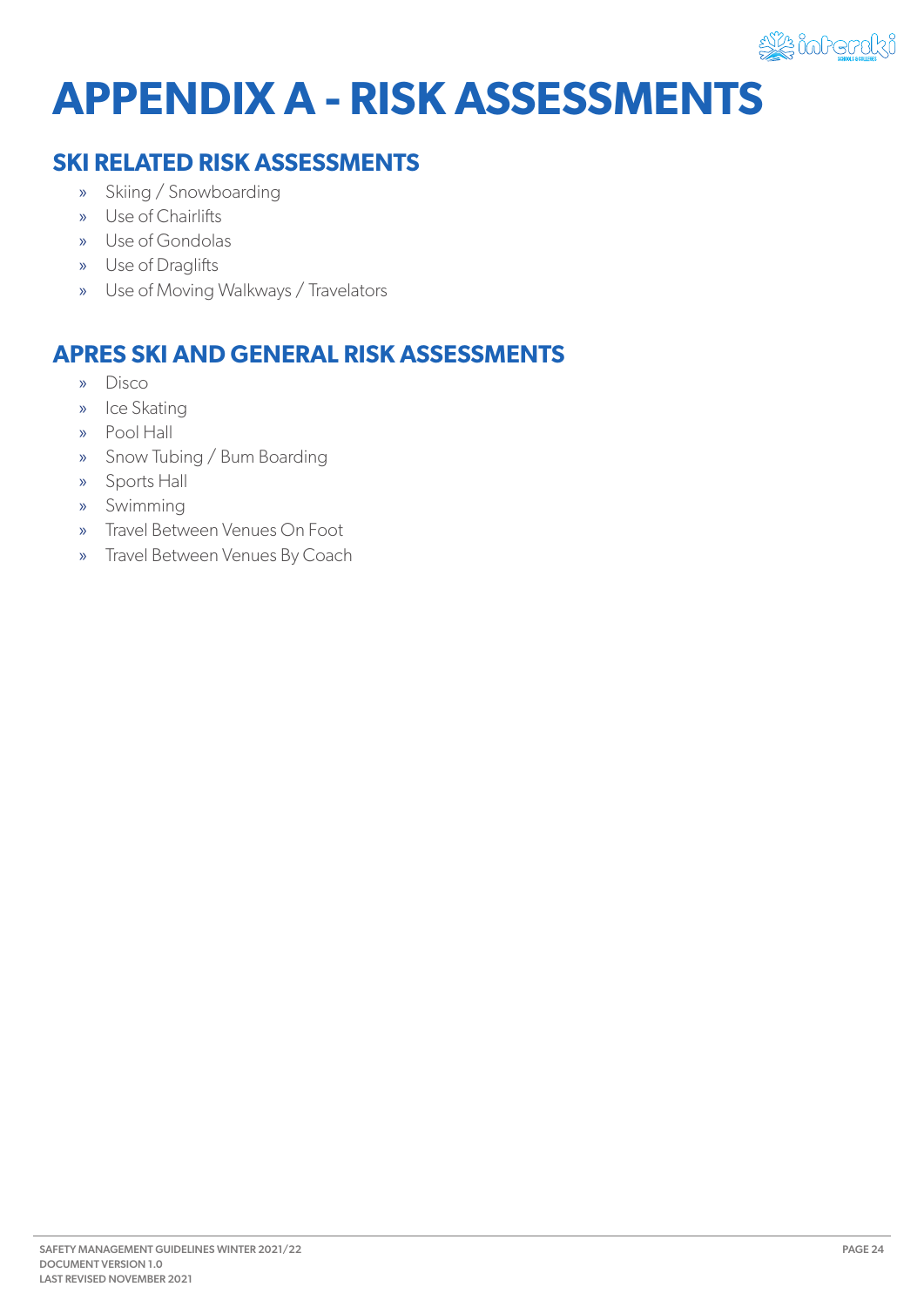

# **SKIING / SNOWBOARDING**

| <b>WHAT ARE THE HAZARDS?</b>                                                                                                                                                                                                                                                                                                                             | <b>WHO MIGHT BE</b><br>AFFECTED?                                                                            | <b>HOW MIGHT THEY BE</b><br><b>AFFECTED?</b>                                                                                                                                                                                                                                                                                                                                                           | <b>RISK RATING</b><br>(NO ACTION) | <b>CURRENT SAFETY</b><br><b>MEASURES</b>                                                                                                                                                                                                                                                                                                                                                                                                                                                                                                                                                                                                                                                                                                                                                                                                                                                                                                                                                                                                                                                                                                                                                                                    | <b>RISK RATING</b><br>(WITH<br><b>ACTION)</b> |
|----------------------------------------------------------------------------------------------------------------------------------------------------------------------------------------------------------------------------------------------------------------------------------------------------------------------------------------------------------|-------------------------------------------------------------------------------------------------------------|--------------------------------------------------------------------------------------------------------------------------------------------------------------------------------------------------------------------------------------------------------------------------------------------------------------------------------------------------------------------------------------------------------|-----------------------------------|-----------------------------------------------------------------------------------------------------------------------------------------------------------------------------------------------------------------------------------------------------------------------------------------------------------------------------------------------------------------------------------------------------------------------------------------------------------------------------------------------------------------------------------------------------------------------------------------------------------------------------------------------------------------------------------------------------------------------------------------------------------------------------------------------------------------------------------------------------------------------------------------------------------------------------------------------------------------------------------------------------------------------------------------------------------------------------------------------------------------------------------------------------------------------------------------------------------------------------|-----------------------------------------------|
| Falling whilst skiing or<br>$\mathcal{D}$<br>snowboarding<br>Collisions with other skiers and<br>$\mathbf{v}$<br>snowboarders or static objects<br>Becoming seperated from the rest<br>$\mathcal{D}$<br>of the group<br>Carrying ski/snowboard<br>$\mathcal{D}$<br>equipment<br>Physical exertion<br>$\rightarrow$<br>Adverse weather<br>Excessive speed | Group members<br>$\mathcal{D}$<br>Interski staff<br>$\rightarrow$<br>Members of the public<br>$\mathcal{D}$ | Minor physical injuries<br>$\rightarrow$<br>such as, but not limited<br>to, strains, bumps and<br><b>bruises</b><br>Major physical injuries<br>$\rightarrow$<br>such as, but not limited<br>to, broken bones and or<br>damaged ligaments<br>Fatigue<br>$\mathcal{Y}$<br>Dehydration<br>$\rightarrow$<br>Effects of cold, wind and<br>$\rightarrow$<br>precipitation<br>Snow blindness<br>$\rightarrow$ | <b>High</b>                       | Ski/snowboard groups are<br>devised based on individual<br>abilities and instructors will only<br>take students on pistes within<br>their capability<br>$\rightarrow$ All instructors used are fully<br>licenced, qualified and<br>experienced professionals<br>$\rightarrow$ All instructors attend a meeting<br>each day which includes a safety<br>briefing with details of piste<br>closures and weather reports<br>Students are evaluated each day<br>by their instructor and changes<br>to groups are made to take into<br>account the speed of progression<br>and ensure ability standards<br>within groups remain equal<br>$\rightarrow$ Students are constantly<br>supervised by their instructor from<br>collection to drop off<br>Students under the age of 14 are<br>obliged to wear safety helmets<br>by law<br>$\rightarrow$ On collection of ski/snowboard<br>equipment from the ski hire,<br>instructions are given on how it<br>should be correctly carried<br>$\rightarrow$ Lessons will include time for<br>students to take short frequent<br>rests<br>Students are encouraged to drink<br>plenty of fluids during the day and<br>drink stops will be scheduled into<br>the daily programme as required | <b>Medium</b>                                 |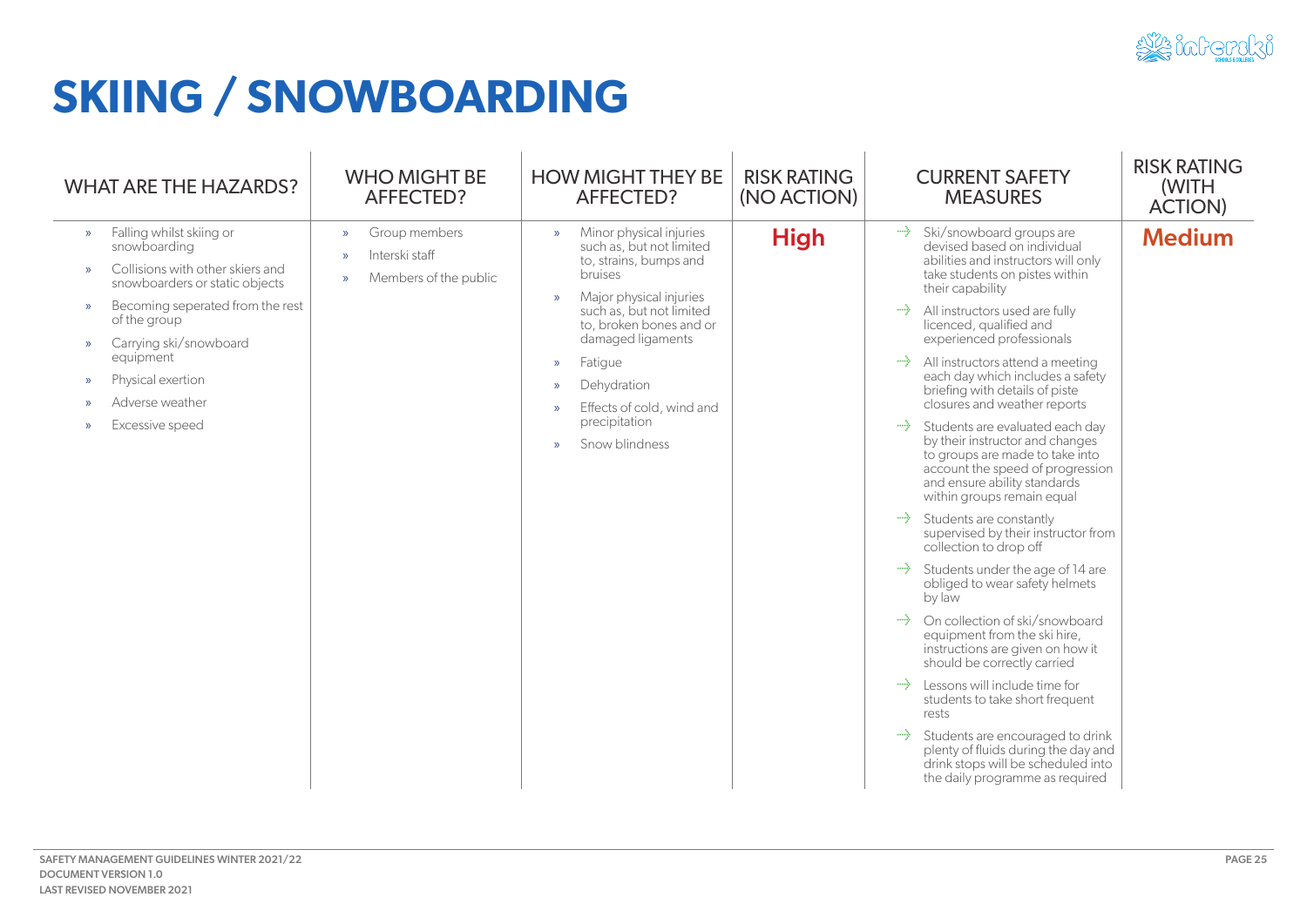

## **SKIING / SNOWBOARDING CONT'D**

| <b>WHAT ARE THE HAZARDS?</b> | <b>WHO MIGHT BE</b><br>AFFECTED? | <b>HOW MIGHT THEY BE</b><br>AFFECTED? | <b>RISK RATING</b><br>(NO ACTION) | <b>CURRENT SAFETY</b><br><b>MEASURES</b>                                                                           | <b>RISK RATING</b><br>(WITH<br><b>ACTION)</b> |
|------------------------------|----------------------------------|---------------------------------------|-----------------------------------|--------------------------------------------------------------------------------------------------------------------|-----------------------------------------------|
| (cont'd)                     | (cont'd)                         | (cont'd)                              | <b>High</b>                       | All students will be expected<br>to wear clothing suitable to the<br>weather conditions                            | <b>Medium</b>                                 |
|                              |                                  |                                       |                                   | Advice is given prior to the trip<br>on appropriate clothing and<br>equipment, including details<br>about layering |                                               |
|                              |                                  |                                       |                                   | ••• Protection of eyes using suitable<br>eyewear will be emphasised                                                |                                               |
|                              |                                  |                                       |                                   | histructors will ensure students<br>follow the speed set by the<br>instructor at all times                         |                                               |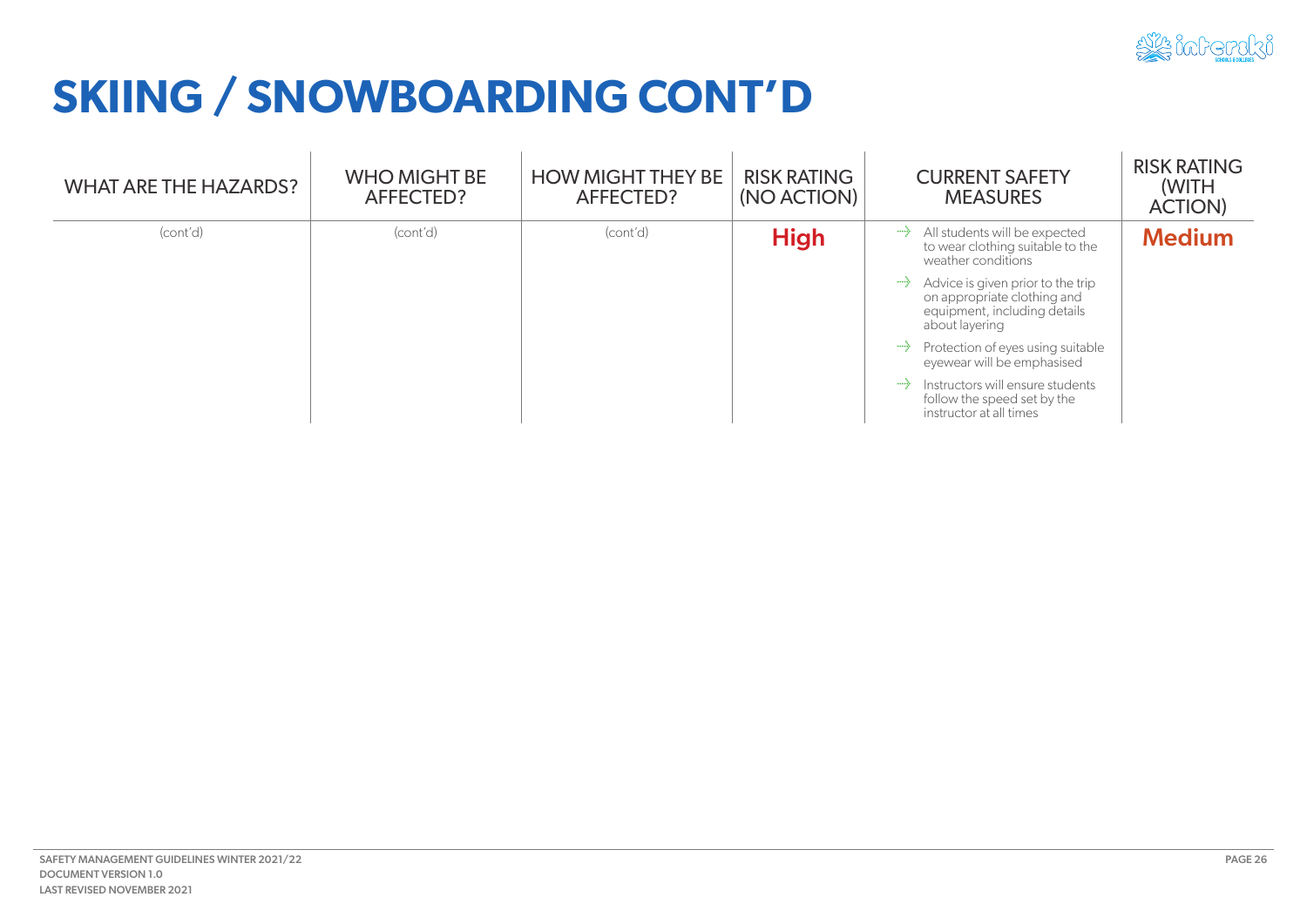

## **USE OF CHAIRLIFTS**

| <b>WHAT ARE THE HAZARDS?</b>                                                                                                                                                             | <b>WHO MIGHT BE</b><br><b>AFFECTED?</b> | <b>HOW MIGHT THEY BE</b><br>AFFECTED?                                                                                | <b>RISK RATING</b><br>(NO ACTION) | <b>CURRENT SAFETY</b><br><b>MEASURES</b>                                                                                                                                                                                                                                                                                                                                                                                                                                                                                                                                                                                                                                                                                                                                                                                                                                                                                                                                                                                                                                                           | <b>RISK RATING</b><br>(WITH<br><b>ACTION)</b> |
|------------------------------------------------------------------------------------------------------------------------------------------------------------------------------------------|-----------------------------------------|----------------------------------------------------------------------------------------------------------------------|-----------------------------------|----------------------------------------------------------------------------------------------------------------------------------------------------------------------------------------------------------------------------------------------------------------------------------------------------------------------------------------------------------------------------------------------------------------------------------------------------------------------------------------------------------------------------------------------------------------------------------------------------------------------------------------------------------------------------------------------------------------------------------------------------------------------------------------------------------------------------------------------------------------------------------------------------------------------------------------------------------------------------------------------------------------------------------------------------------------------------------------------------|-----------------------------------------------|
| Falling from the lift at either the<br>$\mathcal{D}$<br>embarking or terminating station<br>Falling from height<br>$\mathcal{D}$                                                         | Group members<br>$\mathcal{V}$          | Minor physical injuries<br>$\mathcal{D}$<br>such as, but not limited<br>to, strains, bumps and<br>bruises            | <b>High</b>                       | All lift systems are installed,<br>operated and maintained in line<br>with local and national rules and<br>regulations                                                                                                                                                                                                                                                                                                                                                                                                                                                                                                                                                                                                                                                                                                                                                                                                                                                                                                                                                                             | <b>Medium</b>                                 |
| Falling or slipping on moving<br>$\mathcal{D}$<br>walkways whilst getting on the lift<br>Being struck by the chairlift<br>$\mathcal{D}$<br>Colliding with the turnstile<br>$\mathcal{P}$ |                                         | Major physical injuries<br>$\mathcal{D}$<br>such as, but not limited<br>to, broken bones and or<br>damaged ligaments |                                   | All chairlifts are fitted with safety<br>bars which must be used at all<br>times from the leaving the bottom<br>lift station and should not be<br>raised until the chairlift has safely<br>arrived at the top station<br>Safety briefings and instructions<br>will be given to all students prior<br>to using chairlifts for the first time<br>•• Chairlifts are staffed by trained<br>operators at all times who will<br>assist younger and more novice<br>skiers/snowboarders<br>•• Newer chairlifts are accessed on<br>a moving walkway which brings<br>the user to a speed similar to the<br>moving chairlift<br>-> Lift operators on older chairlifts<br>will manually reduce the speed<br>of the chairlift for novice skiers/<br>snowboarders<br>Students should approach lift<br>entry points at a suitable speed,<br>regarding the conditions and<br>other skiers/snowboarders<br>•• Many chairlift entry points have<br>purpose built barriers placed to<br>ensure speed is reduced whilst<br>approaching the lift<br>Students should never participate<br>in any horseplay or tomfoolery |                                               |
|                                                                                                                                                                                          |                                         |                                                                                                                      |                                   | whilst using chairlifts                                                                                                                                                                                                                                                                                                                                                                                                                                                                                                                                                                                                                                                                                                                                                                                                                                                                                                                                                                                                                                                                            |                                               |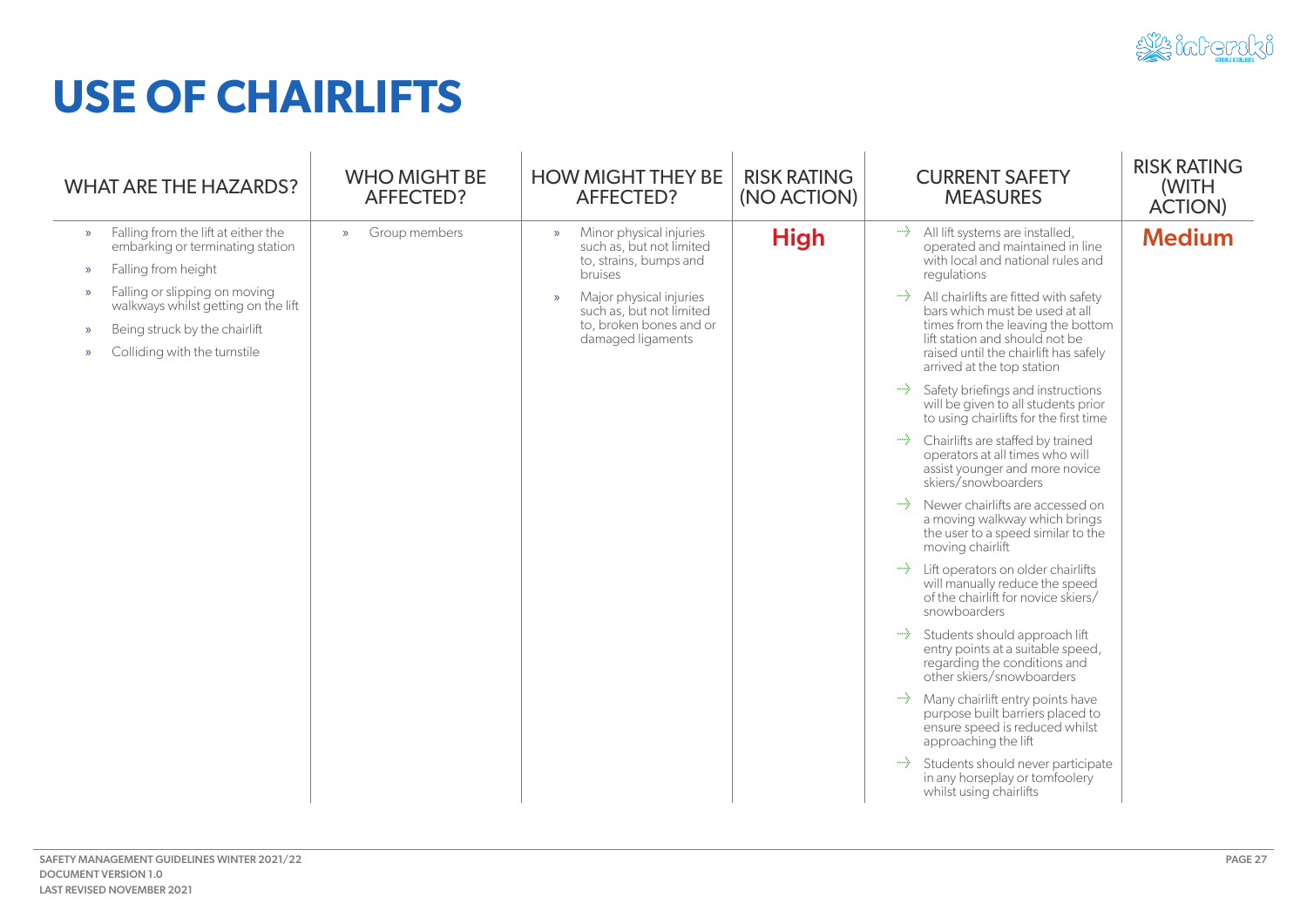

## **USE OF GONDOLAS/CABLE CARS**

| <b>WHAT ARE THE HAZARDS?</b>                                                                                                                                                                                                                                                                                                                                                                                                                                                | <b>WHO MIGHT BE</b><br>AFFECTED? | <b>HOW MIGHT THEY BE</b><br>AFFECTED?                                                                                                                                                                                                    | <b>RISK RATING</b><br>(NO ACTION) | <b>CURRENT SAFETY</b><br><b>MEASURES</b>                                                                                                                                                                                                                                                                                                                                                                                                                                                                                                                                                                                                                                                                                                                                                                                                                                                                                                                                                                                                                                                                                                                                 | <b>RISK RATING</b><br>(WITH<br><b>ACTION)</b> |
|-----------------------------------------------------------------------------------------------------------------------------------------------------------------------------------------------------------------------------------------------------------------------------------------------------------------------------------------------------------------------------------------------------------------------------------------------------------------------------|----------------------------------|------------------------------------------------------------------------------------------------------------------------------------------------------------------------------------------------------------------------------------------|-----------------------------------|--------------------------------------------------------------------------------------------------------------------------------------------------------------------------------------------------------------------------------------------------------------------------------------------------------------------------------------------------------------------------------------------------------------------------------------------------------------------------------------------------------------------------------------------------------------------------------------------------------------------------------------------------------------------------------------------------------------------------------------------------------------------------------------------------------------------------------------------------------------------------------------------------------------------------------------------------------------------------------------------------------------------------------------------------------------------------------------------------------------------------------------------------------------------------|-----------------------------------------------|
| Falling under the gondola whilst<br>$\mathcal{D}$<br>boarding<br>Failing to get off the gondola at<br>$\mathcal{D}$<br>the terminating station<br>Panic attack induced by the<br>$\mathcal{D}$<br>enclosed space, heights or any<br>other aspect of the gondola<br>journey<br>Collisions with the turnstile<br>$\mathbf{v}$<br>Being knocked or bumped by<br>$\mathbf{v}$<br>other people in the queue, or by<br>their equipment<br>Slips, trips and falls<br>$\mathcal{D}$ | Group members<br>$\mathcal{D}$   | Minor physical injuries<br>$\mathcal{D}$<br>such as, but not limited<br>to, strains, bumps and<br><b>bruises</b><br>Major physical injuries<br>$\mathcal{D}$<br>such as, but not limited<br>to, broken bones and or<br>damaged ligaments | <b>High</b>                       | •• Instructions will be given to<br>students prior to using the<br>gondola for the first time<br>•• Group members must stand well<br>back from the edge whilst waiting<br>for the gondola to arrive<br>•• On embarking and disembarking,<br>group members should move<br>quickly and carefully, avoiding<br>hesitation<br>Anyone failing to disembark at the<br>terminating station should remain<br>calm and seated in the gondola<br>and wait patiently either for the<br>lift to be reversed or wait until you<br>come all the way back round<br>$\rightarrow$ Anyone with a history or phobia<br>of heights or enclosed spaces<br>should avoid using gondolas<br>••• Group members should be aware<br>of other members in the queue,<br>and be particularly aware of<br>others carrying ski equipment and<br>how it is being carried<br>Sroup members should use the<br>turnstiles carefully, taking note of<br>how they operate and anticipate<br>the rotating motion of the turnstile<br>as they pass through<br>••• Whilst walking through the<br>gondola station, walk carefully<br>keeping an eye out for steps,<br>raised floor areas or other trip<br>hazards | Low                                           |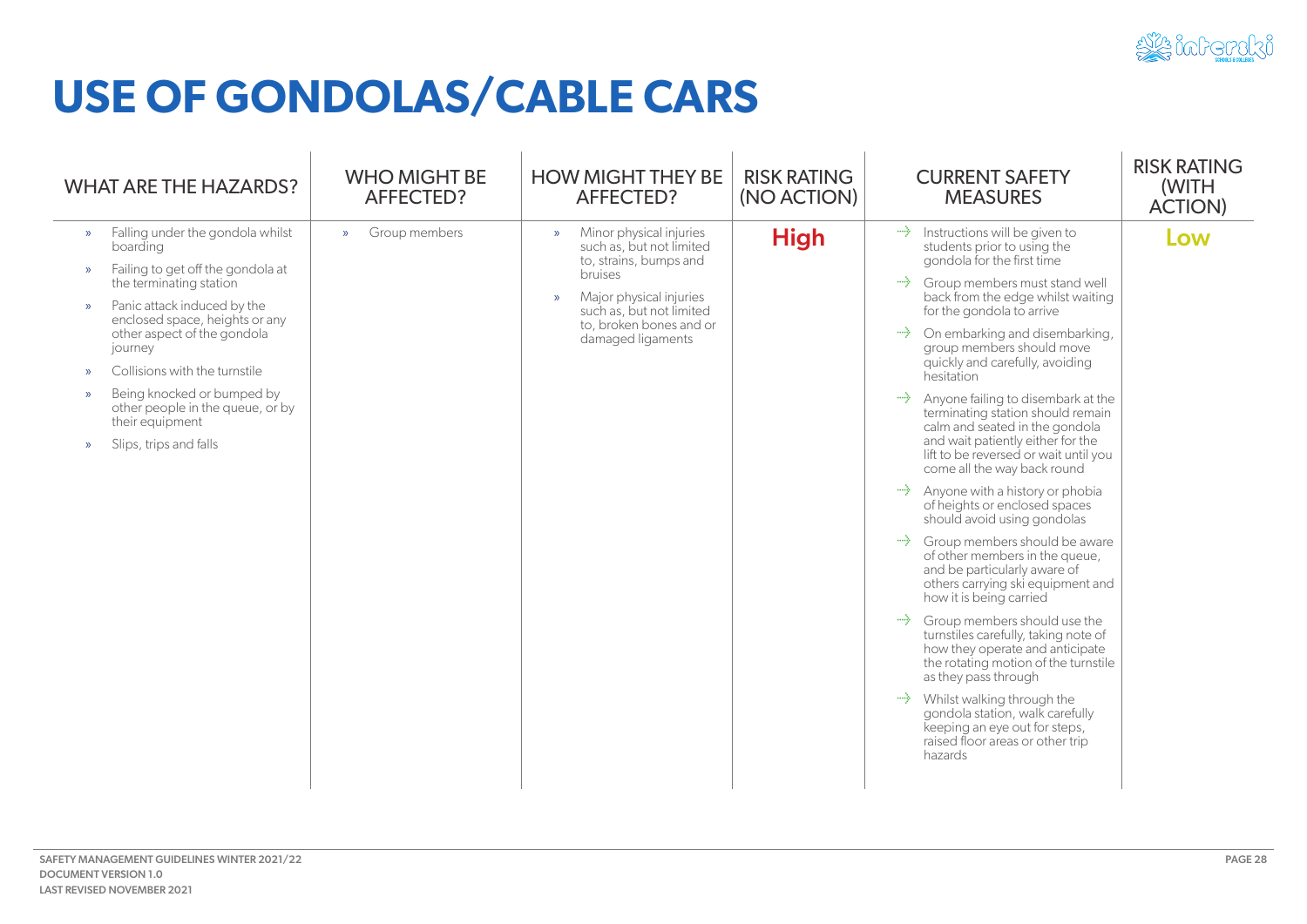

## **USE OF DRAGLIFTS**

| <b>WHAT ARE THE HAZARDS?</b>                                                                                                                                                                         | <b>WHO MIGHT BE</b><br>AFFECTED?                                 | <b>HOW MIGHT THEY BE</b><br>AFFECTED?                                                                                                                                                                                             | <b>RISK RATING</b><br>(NO ACTION) | <b>CURRENT SAFETY</b><br><b>MEASURES</b>                                                                                                                                                                                                                                                                                                                                                                                                                                                                                                                                                                                                                                                                                                                                                                                                                                                                                                                                                                                                                                                      | <b>RISK RATING</b><br>(WITH<br><b>ACTION)</b> |
|------------------------------------------------------------------------------------------------------------------------------------------------------------------------------------------------------|------------------------------------------------------------------|-----------------------------------------------------------------------------------------------------------------------------------------------------------------------------------------------------------------------------------|-----------------------------------|-----------------------------------------------------------------------------------------------------------------------------------------------------------------------------------------------------------------------------------------------------------------------------------------------------------------------------------------------------------------------------------------------------------------------------------------------------------------------------------------------------------------------------------------------------------------------------------------------------------------------------------------------------------------------------------------------------------------------------------------------------------------------------------------------------------------------------------------------------------------------------------------------------------------------------------------------------------------------------------------------------------------------------------------------------------------------------------------------|-----------------------------------------------|
| Being struck by the lift<br>$\gg$<br>Falling from the lift<br>$\mathcal{D}$<br>Colliding with the turnstile<br>$\mathcal{D}$<br>Colliding with other people on<br>$\mathcal{D}$<br>joining the queue | Group members<br>$\gg$<br>Members of the public<br>$\mathcal{D}$ | Minor physical injuries<br>$\mathcal{V}$<br>such as, but not limited<br>to, strains, bumps and<br>bruises<br>Major physical injuries<br>$\mathcal{D}$<br>such as, but not limited<br>to, broken bones and or<br>damaged ligaments | <b>Medium</b>                     | $\rightarrow$ Instructions will be given to<br>students prior to using a draglift<br>for the first time<br>Awareness is required at all times<br>when using a draglift, particularly<br>at the point of joining the lift<br>Anticipate a sharp pull by the lift<br>as it first leaves the bottom station<br>••• The draglift should be held at all<br>times<br>No horseplay and tomfoolery<br>$\rightarrow$<br>$\rightarrow$ Instructors should be the last to<br>travel on the lift, so they can give<br>assistance to anyone who falls off<br>$\Rightarrow$ Before emarking on the draglift a<br>plan should be made in case any<br>group members fall from the lift<br>$\rightarrow$ Skiers and snowboarders<br>should approach the lift station<br>at a sensible speed, taking into<br>account the conditions and size of<br>the queue<br>••• Many draglift entry points have<br>purpose built barriers placed to<br>ensure speed is reduced whilst<br>approaching the lift<br>••• Take care when passing through<br>the turnstile, anticipating the<br>rotating motion of the metal bars | Low                                           |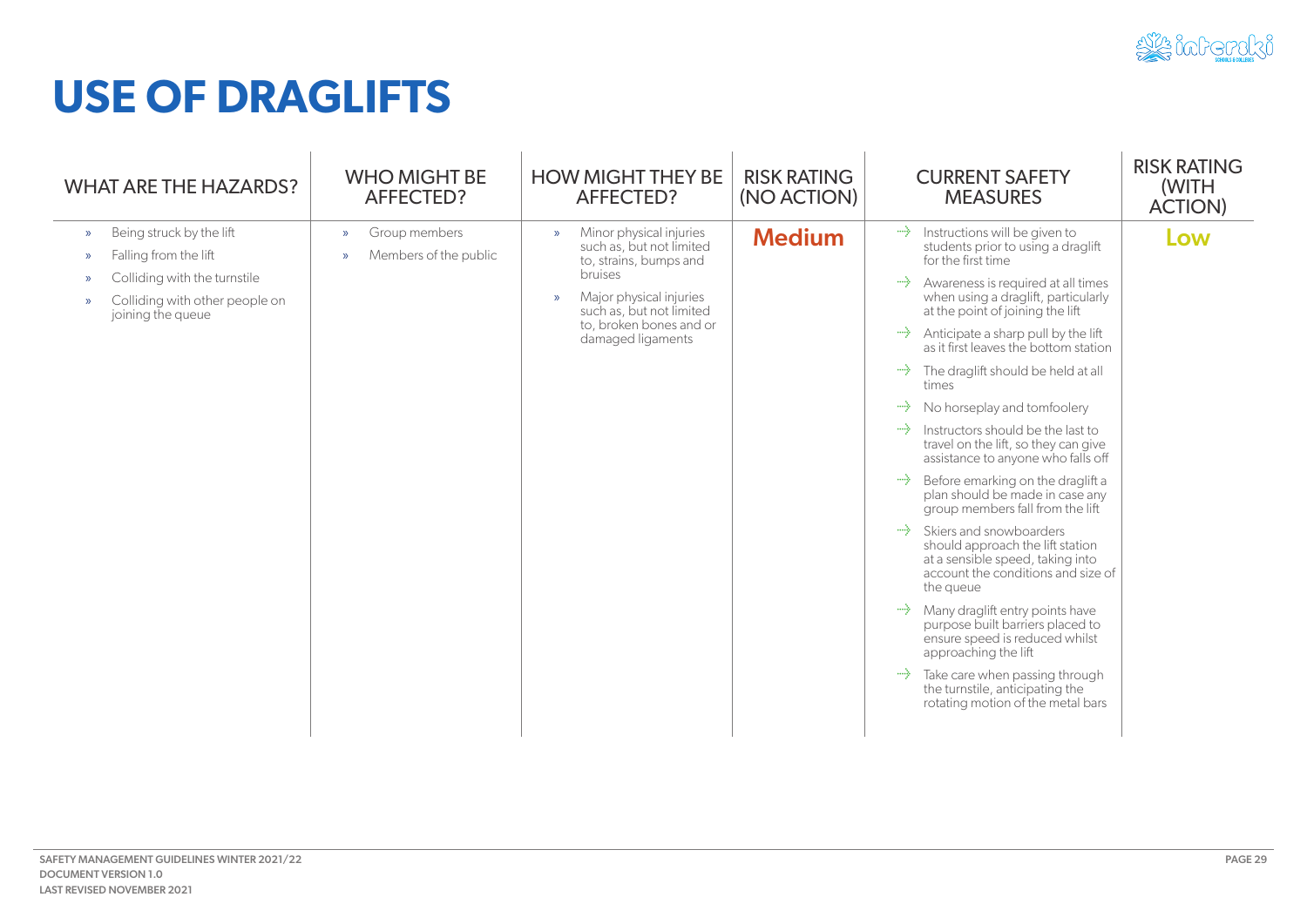

### **USE OF MOVING WALKWAYS**

| <b>WHAT ARE THE HAZARDS?</b>                                                                                                                            | <b>WHO MIGHT BE</b><br>AFFECTED?                                         | <b>HOW MIGHT THEY BE</b><br>AFFECTED?                                                                                                                                                                                             | <b>RISK RATING</b><br>(NO ACTION) | <b>CURRENT SAFETY</b><br><b>MEASURES</b>                                                                                                                                                                                                                                                                                                                                                                                                                                                                                                                                                                                                                                                                                                                                                                                                                                                                                                                                                                                                                                           | <b>RISK RATING</b><br>(WITH<br><b>ACTION)</b> |
|---------------------------------------------------------------------------------------------------------------------------------------------------------|--------------------------------------------------------------------------|-----------------------------------------------------------------------------------------------------------------------------------------------------------------------------------------------------------------------------------|-----------------------------------|------------------------------------------------------------------------------------------------------------------------------------------------------------------------------------------------------------------------------------------------------------------------------------------------------------------------------------------------------------------------------------------------------------------------------------------------------------------------------------------------------------------------------------------------------------------------------------------------------------------------------------------------------------------------------------------------------------------------------------------------------------------------------------------------------------------------------------------------------------------------------------------------------------------------------------------------------------------------------------------------------------------------------------------------------------------------------------|-----------------------------------------------|
| Falling from the lift<br>$\gg$<br>Colliding with the turnstile<br>$\mathcal{D}$<br>Colliding with other people on<br>$\mathcal{P}$<br>joining the queue | Group members<br>$\mathcal{D}$<br>Members of the public<br>$\mathcal{D}$ | Minor physical injuries<br>$\mathcal{V}$<br>such as, but not limited<br>to, strains, bumps and<br>bruises<br>Major physical injuries<br>$\mathcal{V}$<br>such as, but not limited<br>to, broken bones and or<br>damaged ligaments | <b>Medium</b>                     | $\rightarrow$ Instructions will be given to<br>students prior to using a moving<br>walkway for the first time<br>$\Rightarrow$ Awareness is required at all times<br>when using a moving walkway,<br>particularly at the point of joining<br>the lift<br>Anticipate a sharp pull by the lift<br>as it first leaves the bottom station<br>$\rightarrow$ No horseplay and tomfoolery<br>$\rightarrow$ Instructors should be the last to<br>travel on the lift, so they can give<br>assistance to anyone who falls off<br>$\rightarrow$ Before embarking on the<br>walkway/travellator a plan should<br>be made in case any group<br>members fall from the lift<br>Skiers and snowboarders<br>should approach the lift station<br>at a sensible speed, taking into<br>account the conditions and size of<br>the queue<br>-> Many walkway/travellator<br>entry points have purpose built<br>barriers placed to ensure speed<br>is reduced whilst approaching<br>the lift<br>••• Take care when passing through<br>the turnstile, anticipating the<br>rotating motion of the metal bars | Low                                           |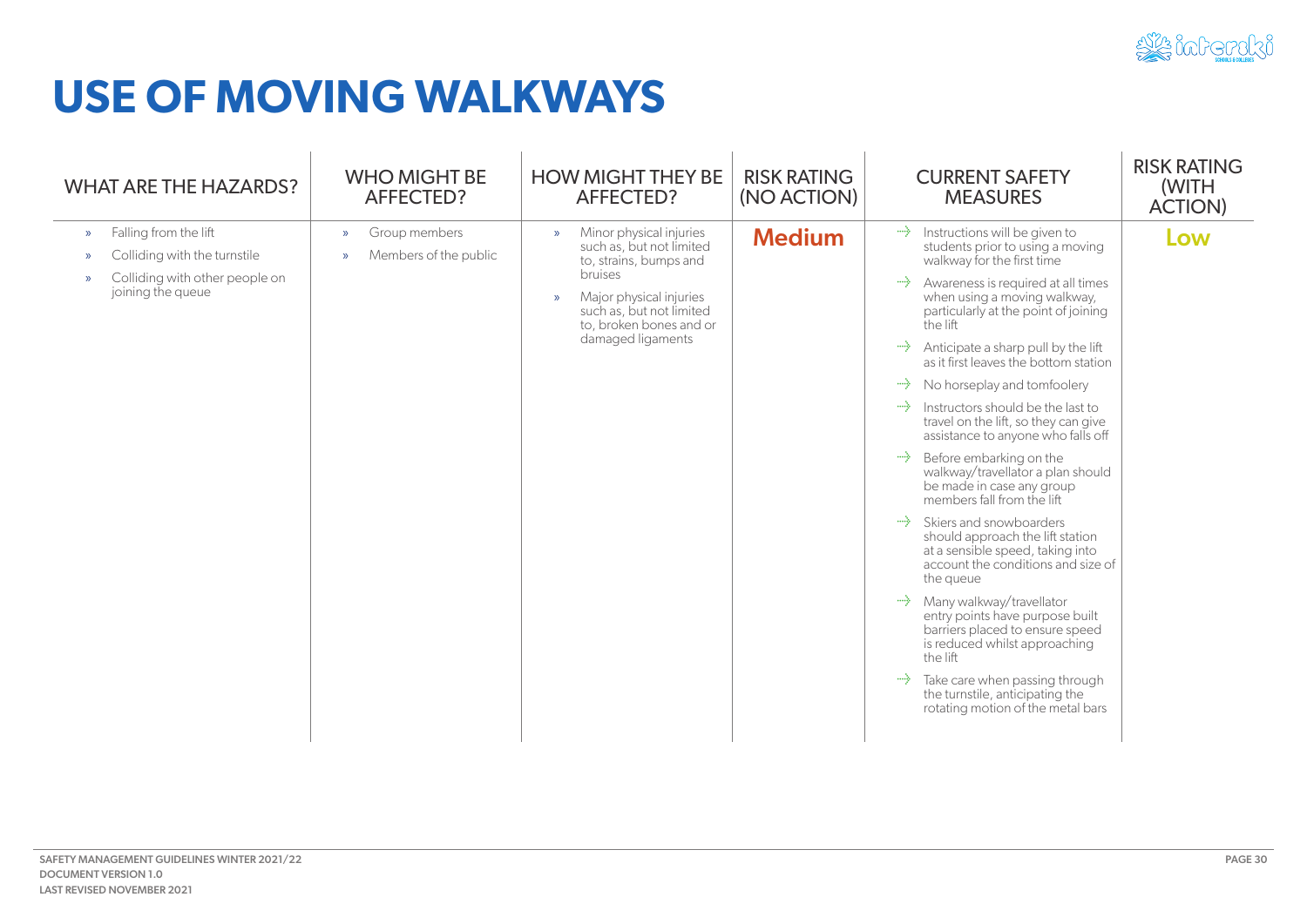

### **APRES-SKI - DISCO**

| <b>WHAT ARE THE HAZARDS?</b>                                                                                                                                                                                                                                                                                 | <b>WHO MIGHT BE</b><br>AFFECTED? | <b>HOW MIGHT THEY BE</b><br>AFFECTED?                                                                                                                                                                                              | <b>RISK RATING</b><br>(NO ACTION) | <b>CURRENT SAFETY</b><br><b>MEASURES</b>                                                                                                                                                                                                                                                                                                                                                                                                                                                                                                                                                                                                                                                                                                                                                                                                                                                                         | <b>RISK RATING</b><br>(WITH<br><b>ACTION)</b> |
|--------------------------------------------------------------------------------------------------------------------------------------------------------------------------------------------------------------------------------------------------------------------------------------------------------------|----------------------------------|------------------------------------------------------------------------------------------------------------------------------------------------------------------------------------------------------------------------------------|-----------------------------------|------------------------------------------------------------------------------------------------------------------------------------------------------------------------------------------------------------------------------------------------------------------------------------------------------------------------------------------------------------------------------------------------------------------------------------------------------------------------------------------------------------------------------------------------------------------------------------------------------------------------------------------------------------------------------------------------------------------------------------------------------------------------------------------------------------------------------------------------------------------------------------------------------------------|-----------------------------------------------|
| Loud music<br>$\mathcal{D}$<br>Flashing lights (strobe lighting)<br>$\rightarrow$<br>Dark areas<br>$\mathcal{D}$<br>Busy dance floor<br>$\mathcal{D}$<br>Slips and falls<br>$\mathcal{D}$<br>Unruly behaviour<br>$\mathcal{D}$<br>Licensed bar on premises -<br>$\rightarrow$<br>potential access to alcohol | Group members<br>$\gg$           | Bruising or sprains from<br>$\mathcal{V}$<br>falls<br>Dizzy spells<br>$\mathcal{D}$<br>Claustrophobia<br>$\mathcal{V}$<br>Epileptic reaction to<br>$\mathcal{D}$<br>lighting<br>Not adhering to good<br>$\mathcal{D}$<br>etiquette | <b>Medium</b>                     | ••• Participants will be briefed by<br>their Interski co-ordinator prior<br>to the session regarding safety<br>guidelines and good etiquette<br>$\rightarrow$ Staff will check if any participants<br>have issues with flashing lights or<br>claustrophobia<br>••• Water and easy access to fresh air<br>will be available at all times<br>→ Uniformed Interski staff will be<br>present at all times, monitoring<br>both inside and outside the<br>premises<br>$\rightarrow$ Interski resort rescue will be<br>available if required<br>Staff will warn any unruly<br>behaviour and have delegated<br>powers to remove an offender<br>from the remainder of the session<br>Bar monitored by staff at all times<br>↔<br>Wristband policy implemented<br>÷÷<br>for sale of alcohol - only issued to<br>participants aged 18 and over<br>Disco is exclusive to Interski staff<br>$\rightarrow$<br>and clients only | Low                                           |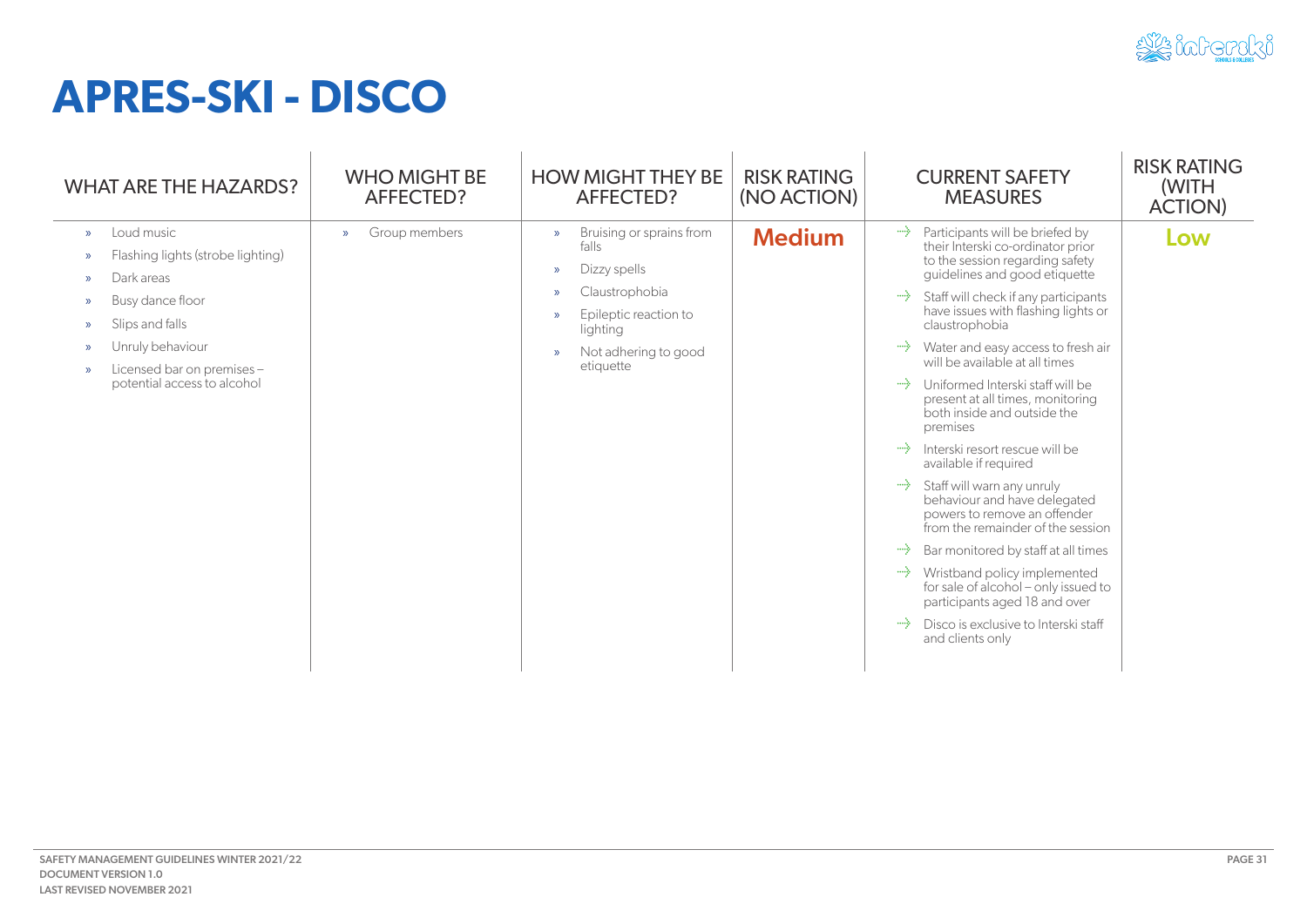

## **APRES-SKI - ICE SKATING**

| <b>WHAT ARE THE HAZARDS?</b>                                                                                                   | <b>WHO MIGHT BE</b><br>AFFECTED?                                         | <b>HOW MIGHT THEY BE</b><br><b>AFFECTED?</b>                                                                                                             | <b>RISK RATING</b><br>(NO ACTION) | <b>CURRENT SAFETY</b><br><b>MEASURES</b>                                                                                                                                                                                                                                                                                                                                                                                                                                                                                                                                                                                                                                                                                     | <b>RISK RATING</b><br>(WITH<br><b>ACTION)</b> |
|--------------------------------------------------------------------------------------------------------------------------------|--------------------------------------------------------------------------|----------------------------------------------------------------------------------------------------------------------------------------------------------|-----------------------------------|------------------------------------------------------------------------------------------------------------------------------------------------------------------------------------------------------------------------------------------------------------------------------------------------------------------------------------------------------------------------------------------------------------------------------------------------------------------------------------------------------------------------------------------------------------------------------------------------------------------------------------------------------------------------------------------------------------------------------|-----------------------------------------------|
| Slips and falls<br>$\mathcal{D}$<br>Collisions<br>Excessive speed<br>Blades on ice skates<br>Unruly behaviour<br>$\mathcal{D}$ | Group members<br>$\rightarrow$<br>Members of the public<br>$\rightarrow$ | Impact injuries from falls<br>$\mathcal{D}$<br>Impact injuries from<br>$\rightarrow$<br>collisions<br>Not adhering to good<br>$\rightarrow$<br>etiquette | <b>Medium</b>                     | ••• Participants will be briefed by<br>their Interski co-ordinator prior<br>to the session regarding rink<br>regulations and safety guidelines<br>Uniformed Interski staff will be<br>ing a<br>present at all times<br>Staff will warn any unruly<br>- 1199<br>behaviour and have delegated<br>powers to remove an offender<br>from the remainder of the session<br>Interski resort rescue will be<br>. на прогласи<br>available if required<br>Any concerns noted during the<br>₩.<br>session will be reported to the<br>rink supervisor or duty manager<br>Interski staff will advise<br>. на прогласи<br>participants to dress appropriately<br>- long sleeves, jacket fastened,<br>gloves and helmets are<br>recommended | Low                                           |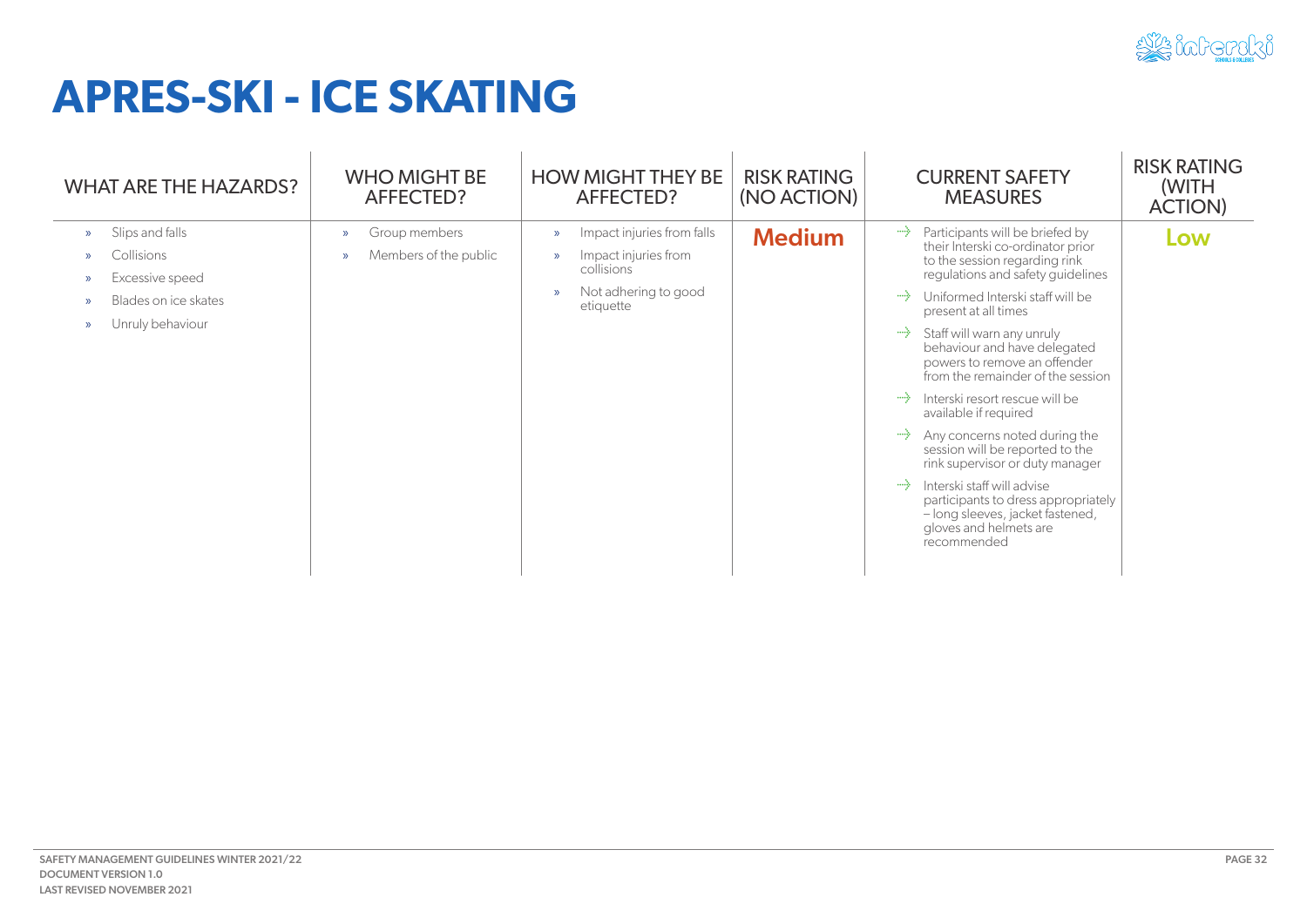

## **APRES-SKI - POOL HALL**

| <b>WHAT ARE THE HAZARDS?</b>                                                                                      | <b>WHO MIGHT BE</b><br>AFFECTED? | <b>HOW MIGHT THEY BE</b><br>AFFECTED?                                      | <b>RISK RATING</b><br>(NO ACTION) | <b>CURRENT SAFETY</b><br><b>MEASURES</b>                                                                                                                                                                                                                                                                                                                                                                          | <b>RISK RATING</b><br>(WITH<br><b>ACTION)</b> |
|-------------------------------------------------------------------------------------------------------------------|----------------------------------|----------------------------------------------------------------------------|-----------------------------------|-------------------------------------------------------------------------------------------------------------------------------------------------------------------------------------------------------------------------------------------------------------------------------------------------------------------------------------------------------------------------------------------------------------------|-----------------------------------------------|
| Slips and Falls<br>Unruly behavious<br>Licenced bar on premises -<br>$\mathcal{D}$<br>potential access to alcohol | Group members<br>$\mathcal{D}$   | Bruising or sprains from<br>$\mathcal{D}$<br>falls<br>Alcohol intoxication | <b>Medium</b>                     | ••• Participants will be briefed by<br>their Interski co-ordinator prior<br>to the session regarding safety<br>guidelines and good etiquette<br>$\rightarrow$ Staff will warn any unruly<br>behaviour and have delegated<br>powers to remove an offender<br>from the remainder of the session<br>••• Bar monitored by Interski staff at<br>all times and venue instructed not<br>serve alcohol to Interski groups | Low                                           |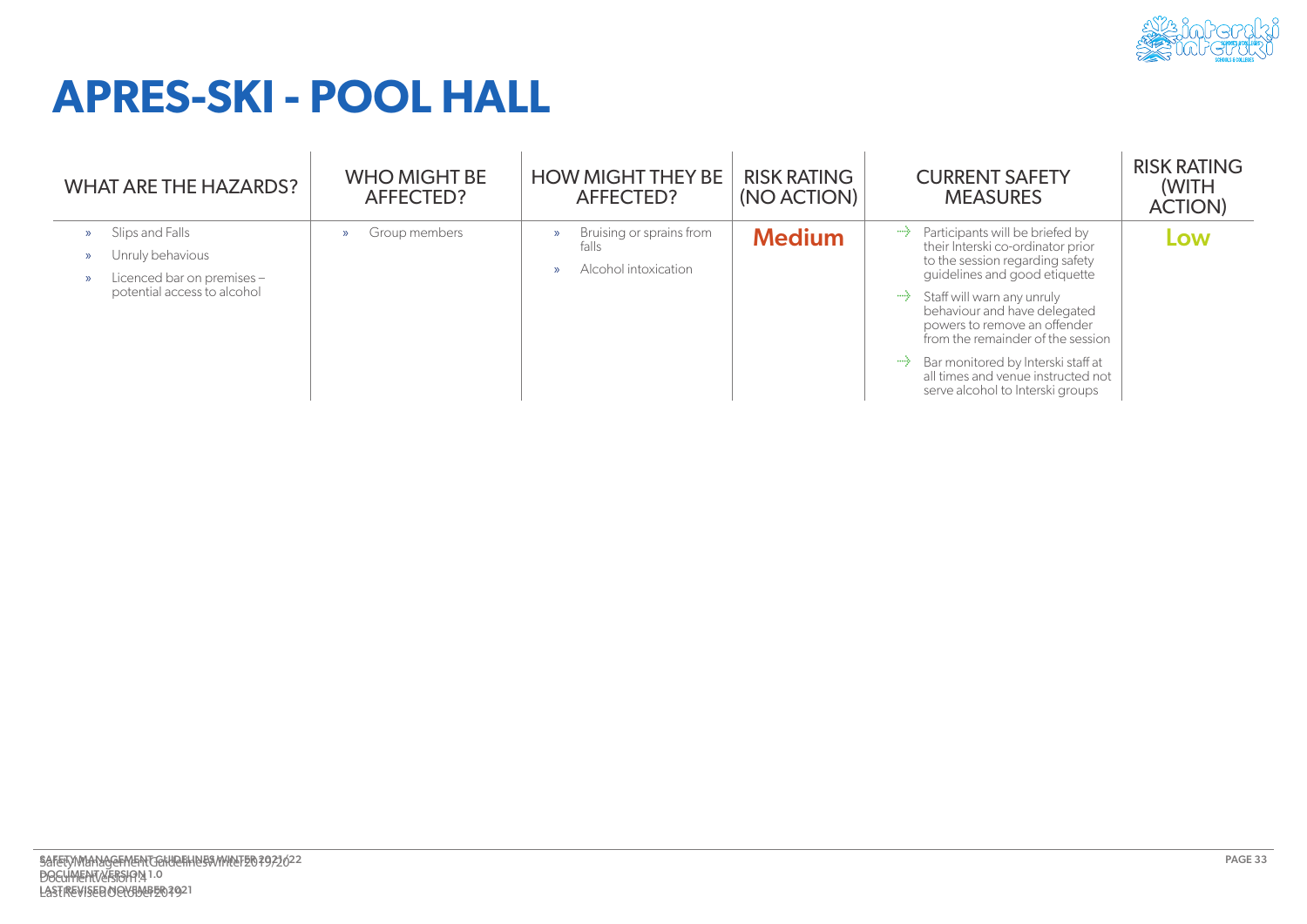

## **APRES-SKI - SNOWTUBING / BUMBOARDING**

| <b>WHAT ARE THE HAZARDS?</b>                                                                                                                                              | <b>WHO MIGHT BE</b><br><b>AFFECTED?</b> | <b>HOW MIGHT THEY BE</b><br>AFFECTED?                                                                                                                        | <b>RISK RATING</b><br>(NO ACTION) | <b>CURRENT SAFETY</b><br><b>MEASURES</b>                                                                                                                                                                                                                                                                                                                                                                                                                                                                                                                                                                                                                                           | <b>RISK RATING</b><br>(WITH<br><b>ACTION)</b> |
|---------------------------------------------------------------------------------------------------------------------------------------------------------------------------|-----------------------------------------|--------------------------------------------------------------------------------------------------------------------------------------------------------------|-----------------------------------|------------------------------------------------------------------------------------------------------------------------------------------------------------------------------------------------------------------------------------------------------------------------------------------------------------------------------------------------------------------------------------------------------------------------------------------------------------------------------------------------------------------------------------------------------------------------------------------------------------------------------------------------------------------------------------|-----------------------------------------------|
| Slips and falls<br>$\mathcal{D}$<br>Collisions<br>Excessive speed<br>Unruly behaviour<br>$\rightarrow$<br>Not adhering to venue rules and<br>$\mathcal{D}$<br>regulations | Group members<br>$\rightarrow$          | Impact injuries from falls<br>$\mathcal{D}$<br>Impact injuries from<br>$\mathcal{D}$<br>collisions<br>Friction injuries from<br>$\mathcal{D}$<br>snow or ice | Low                               | ••• Participants will be briefed at<br>the beginning of the session<br>regarding regulations and safety<br>quidelines<br>Uniformed Interski staff will be<br>mily.<br>present at all times<br>Staff will warn any unruly<br>----}- :<br>behaviour and have delegated<br>powers to remove an offender<br>from the remainder of the session<br>Any concerns noted during<br>the session will be reported to<br>the tubing supervisor or duty<br>manager<br>Interski staff will advise<br>---><br>participants to dress appropriately<br>- long sleeves, jacket fastened,<br>gloves and soft shoes. Snow<br>tubing and bum boarding will<br>often take place straight after<br>skiing | Low                                           |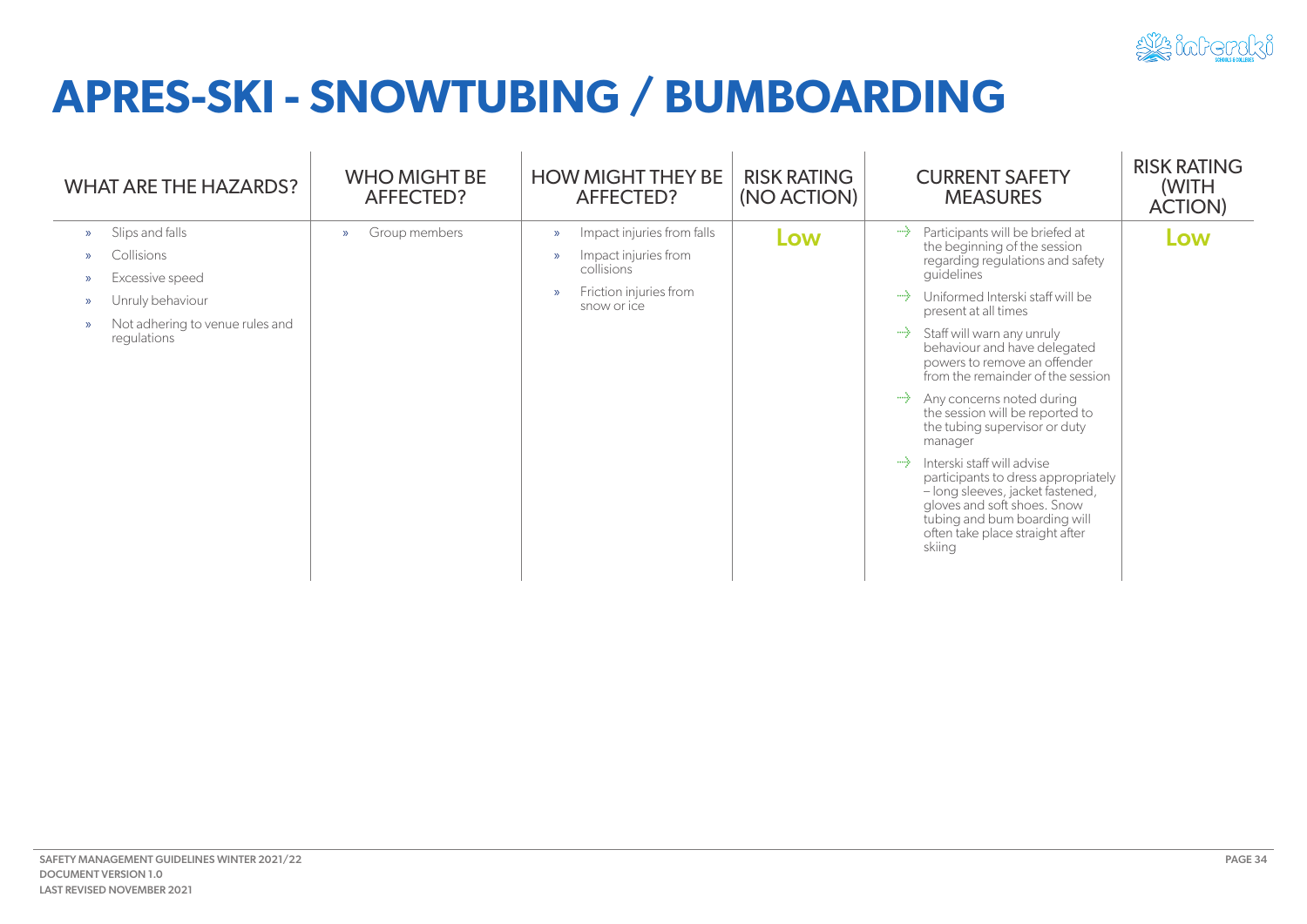

## **APRES-SKI - SPORTS HALL**

| <b>WHAT ARE THE HAZARDS?</b>                                                                                | <b>WHO MIGHT BE</b><br><b>AFFECTED?</b> | <b>HOW MIGHT THEY BE</b><br>AFFECTED?                                                             | <b>RISK RATING</b><br>(NO ACTION) | <b>CURRENT SAFETY</b><br><b>MEASURES</b>                                                                                                                                                                                                                                                                                                                                                                                                                   | <b>RISK RATING</b><br>(WITH<br><b>ACTION)</b> |
|-------------------------------------------------------------------------------------------------------------|-----------------------------------------|---------------------------------------------------------------------------------------------------|-----------------------------------|------------------------------------------------------------------------------------------------------------------------------------------------------------------------------------------------------------------------------------------------------------------------------------------------------------------------------------------------------------------------------------------------------------------------------------------------------------|-----------------------------------------------|
| Slips and falls<br>Sprains and strains from sudden,<br>twisting movements<br>Collisions<br>Unruly behaviour | Group members<br>$\gg$                  | Bruising or sprains from<br>$\mathcal{D}$<br>falls and twists<br>Impact injuries<br>$\mathcal{D}$ | Low                               | ••• Participants will be briefed by<br>their Interski co-ordinator prior<br>to the session regarding safety<br>guidelines and good etiquette<br>→ Staff will warn any unruly<br>behaviour and have delegated<br>powers to remove an offender<br>from the remainder of the session<br>••• Students should warm-up<br>adequately before participating in<br>any games.<br>$\rightarrow$ Appropriate clothing and<br>footwear should be worn at all<br>times. | Low                                           |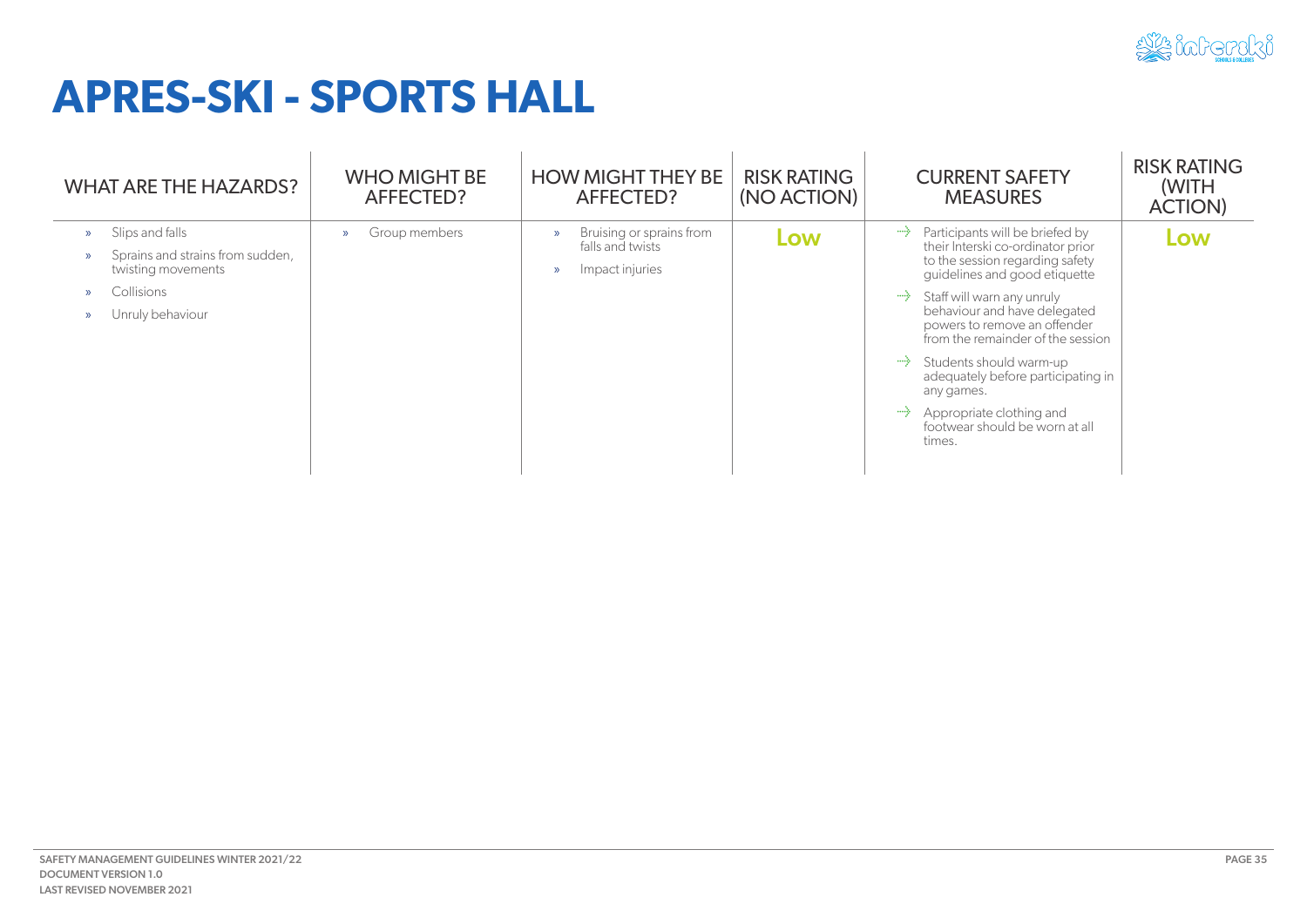

### **APRES SKI - SWIMMING**

| <b>WHAT ARE THE HAZARDS?</b>                                                                                                     | <b>WHO MIGHT BE</b><br>AFFECTED?                                         | <b>HOW MIGHT THEY BE</b><br>AFFECTED?                                                                                                                                                            | <b>RISK RATING</b><br>(NO ACTION) | <b>CURRENT SAFETY</b><br><b>MEASURES</b>                                                                                                                                                                                                                                                                                                                                                                                                                                                                                                                                    | <b>RISK RATING</b><br>(WITH<br><b>ACTION)</b> |
|----------------------------------------------------------------------------------------------------------------------------------|--------------------------------------------------------------------------|--------------------------------------------------------------------------------------------------------------------------------------------------------------------------------------------------|-----------------------------------|-----------------------------------------------------------------------------------------------------------------------------------------------------------------------------------------------------------------------------------------------------------------------------------------------------------------------------------------------------------------------------------------------------------------------------------------------------------------------------------------------------------------------------------------------------------------------------|-----------------------------------------------|
| Changing room supervision<br>$\mathcal{P}$<br>Wet floors<br>Swimming ability<br>$\mathcal{D}$<br>Depth of water<br>$\mathcal{P}$ | Group members<br>$\mathcal{D}$<br>Members of the public<br>$\mathcal{D}$ | Child protection<br>$\mathcal{D}$<br>Impact injuries from slips<br>$\mathcal{D}$<br>or falls on to hard floors<br>Drowning<br>$\mathcal{D}$<br>Choking<br>$\gg$<br>Panic attack<br>$\mathcal{Y}$ | <b>High</b>                       | Group teaching/supervisory staff<br>÷÷<br>members to monitor changing<br>area<br>No running on poolside,<br>⊶≽∵<br>changing area or any other<br>place where the floors may be<br>hazardous<br>Assessment of participants<br>----}-<br>swimming ability prior to activity<br>by group teaching/supervisory<br>staf<br>Participants aware of how to<br><sub>)</sub><br>enter/leave pool area safely<br>Participants aware not to enter<br><sub>.</sub><br>pool without permission<br>All staff aware of participants<br>medical requirements<br>Lifeguard on poolside<br>⊶≽∵ | <b>Medium</b>                                 |

NB SWIMMING POOLS IN ITALY REQUIRE PARTICIPANTS TO WEAR SWIMMING CAPS. SOME PROVIDE THESE FREE OF CHARGE, BUT OTHERS WILL CHARGE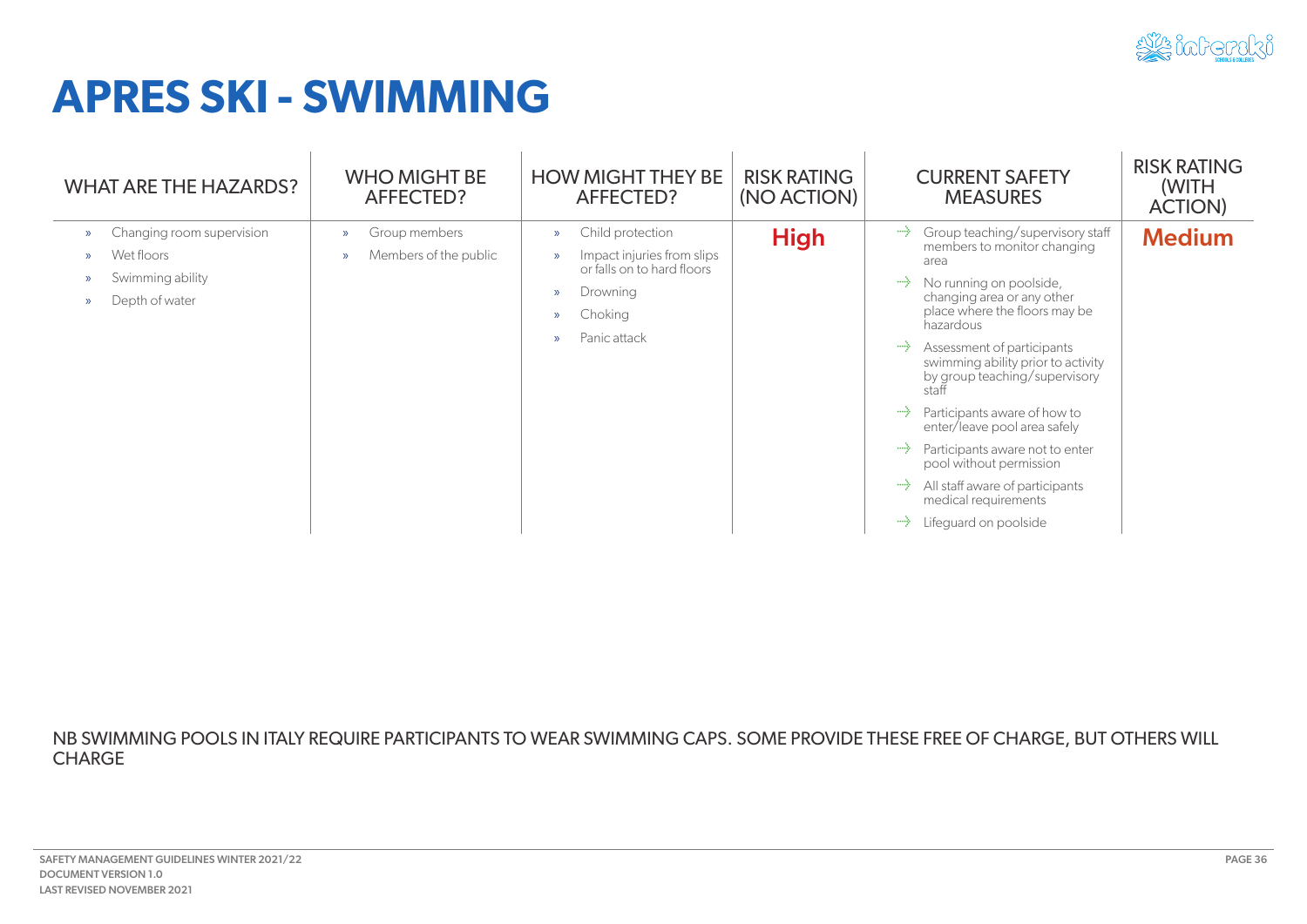

#### **TRAVEL BETWEEN VENUES BY FOOT**

| <b>WHAT ARE THE HAZARDS?</b>                                                                                                                                                        |                                                                                                                        | <b>WHO MIGHT BE</b><br>AFFECTED?                                 | <b>HOW MIGHT THEY BE</b><br>AFFECTED?                                                                                                                         | <b>RISK RATING</b><br>(NO ACTION) | <b>CURRENT SAFETY</b><br><b>MEASURES</b>                                                                                                                                                                                                                                                                                                                                                                                                                                                                                                                                                                                                                                                                                                        | <b>RISK RATING</b><br>(WITH<br><b>ACTION)</b> |
|-------------------------------------------------------------------------------------------------------------------------------------------------------------------------------------|------------------------------------------------------------------------------------------------------------------------|------------------------------------------------------------------|---------------------------------------------------------------------------------------------------------------------------------------------------------------|-----------------------------------|-------------------------------------------------------------------------------------------------------------------------------------------------------------------------------------------------------------------------------------------------------------------------------------------------------------------------------------------------------------------------------------------------------------------------------------------------------------------------------------------------------------------------------------------------------------------------------------------------------------------------------------------------------------------------------------------------------------------------------------------------|-----------------------------------------------|
| $\mathcal{D}$<br>pavement<br>Darkness<br>$\mathcal{P}$<br>Traffic<br>$\mathbf{v}$<br>General public<br>$\mathcal{D}$<br>Unruly behaviour<br>$\mathcal{P}$<br>$\mathcal{P}$<br>group | lcy/snowy paths and walkways<br>Sections of route without<br>Cold weather conditions<br>Separation of participant from | Group members<br>$\gg$<br>Members of the public<br>$\rightarrow$ | Slip, trip or fall<br>$\gg$<br>Minor/major injury<br>$\mathcal{D}$<br>Hypothermia<br>$\gg$<br>Physical/verbal abuse<br>$\gg$<br>Getting lost<br>$\mathcal{D}$ | <b>Medium</b>                     | ••• Mobile phone must be carried by<br>party leader<br>Any accompanying Interski staff<br>$\rightarrow$<br>will carry mobile phones<br>Ensure group behaviour and<br>----}-<br>supervision is appropriate<br>Verbal warning of risks<br>→<br>Suitable footwear and clothing to<br>$\rightarrow$<br>be worn<br>No running<br>→<br>Staff to supervise road crossings<br>$\rightarrow$<br>Party leader at front plus back<br>↔<br>marker at all times<br>Walk in single file if narrow paths<br>$\rightarrow$<br>Consider cancelling activities in<br>↔<br>extreme bad weather<br>Regular head counts<br>₩.<br>Staff to be vigilant<br>₩.<br>Party leader provides guidelines<br>$\rightarrow$<br>to participants about what to do if<br>separated | Low                                           |